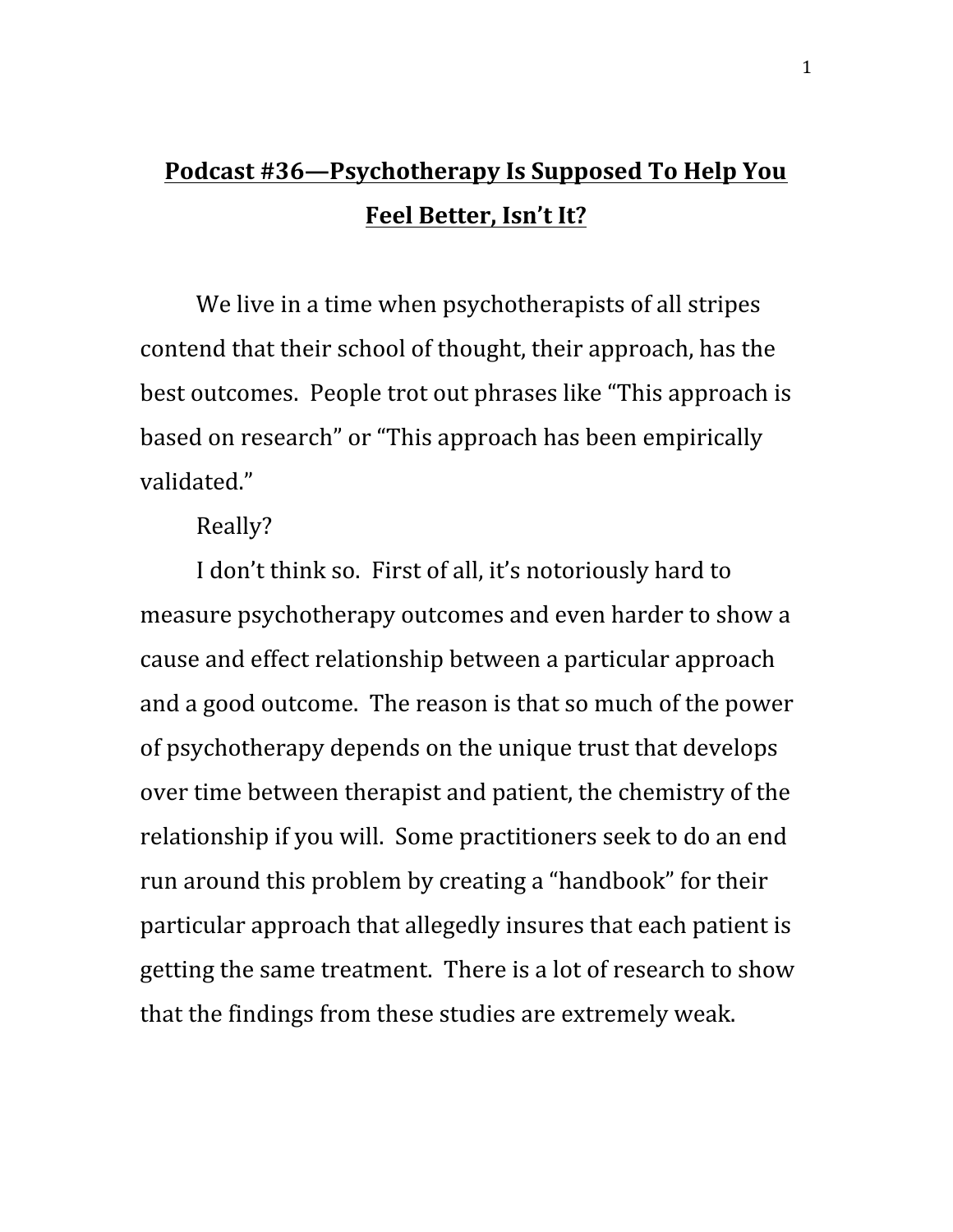The problem for researchers remains how to possibly study a relationship as intimate as the psychotherapeutic one in a way that does justice to the complicated interpersonal dance that is therapy.

Of course, some orientations make matters worse by explicitly or implicitly arguing that good outcomes are not even their primary goal. Psychoanalysis has fallen prey to this anti-therapeutic bias. Freud, after all, saw himself as a scientist and a healer. In his scientist role, he was more interested in studying how people changed, not in his therapeutic commitment to making that change happen. Psychoanalysts since then have wrestled with this tension. In my experience of my own psychoanalytic training, too often analysts are more concerned with the nuances of technique than with outcome. And so, for example, I had to listen, in case conference after case conference, to elaborate discussions of the subtlest vicissitudes of the psychoanalytic process and never once did the analyst think to mention whether or not the patient got better.

The change process IS complicated. And it is, at times, subtle. However, in my view, there is no justification for neglecting the question of outcome. Patients come to us for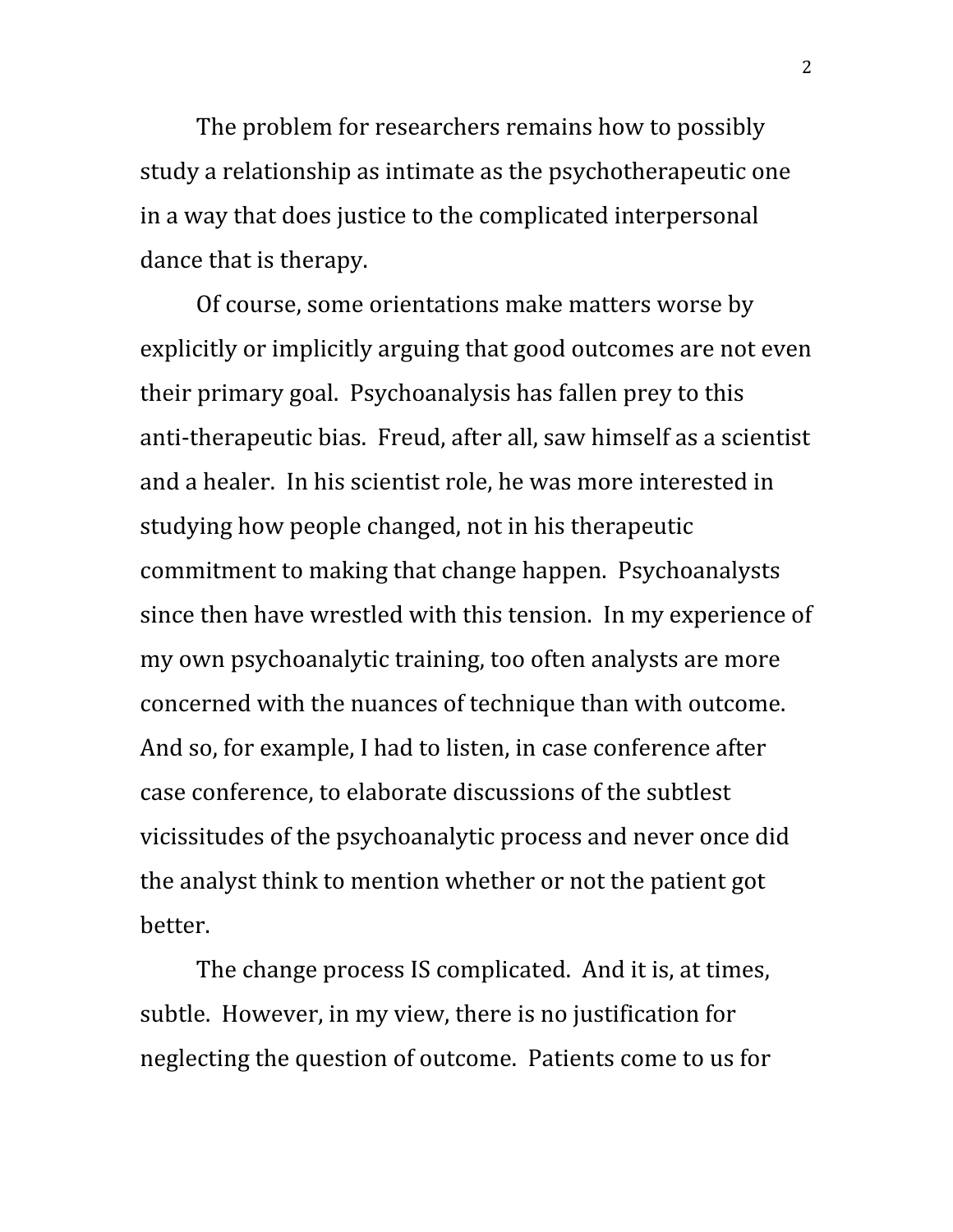help with their suffering, and if, over time, this suffering doesn't improve, then there's something wrong with our approach—then our "technique" –if you will --is failing. Outcome, in my view, is the only thing that matters. I believe we are and should be healers above all else.

This is why I advise people who are uncertain about their therapy to ask themselves if anything in their lives has changed for the better since they began. I ask them whether or not they leave therapy feeling not only understood, but also, more often than not, relieved. I tell them that if they don't and aren't, then they should confront their therapists about it. If the therapist gets defensive in any way, or, worse, tries to blame the patient, then I suggest that the therapy may well be at an impasse. It's not that the psychology of the patient isn't—of course—a prime contributor to a therapy that isn't working, but that the therapist is ultimately the one responsible for getting it back on track.

And when I supervise therapists, I am usually quite focused on helping them notice when their interventions lead to discernible improvements and when they don't. I tell them that there is no "correct technique" or "rule" apart from what works to help the patient feel and get better. Technique is

3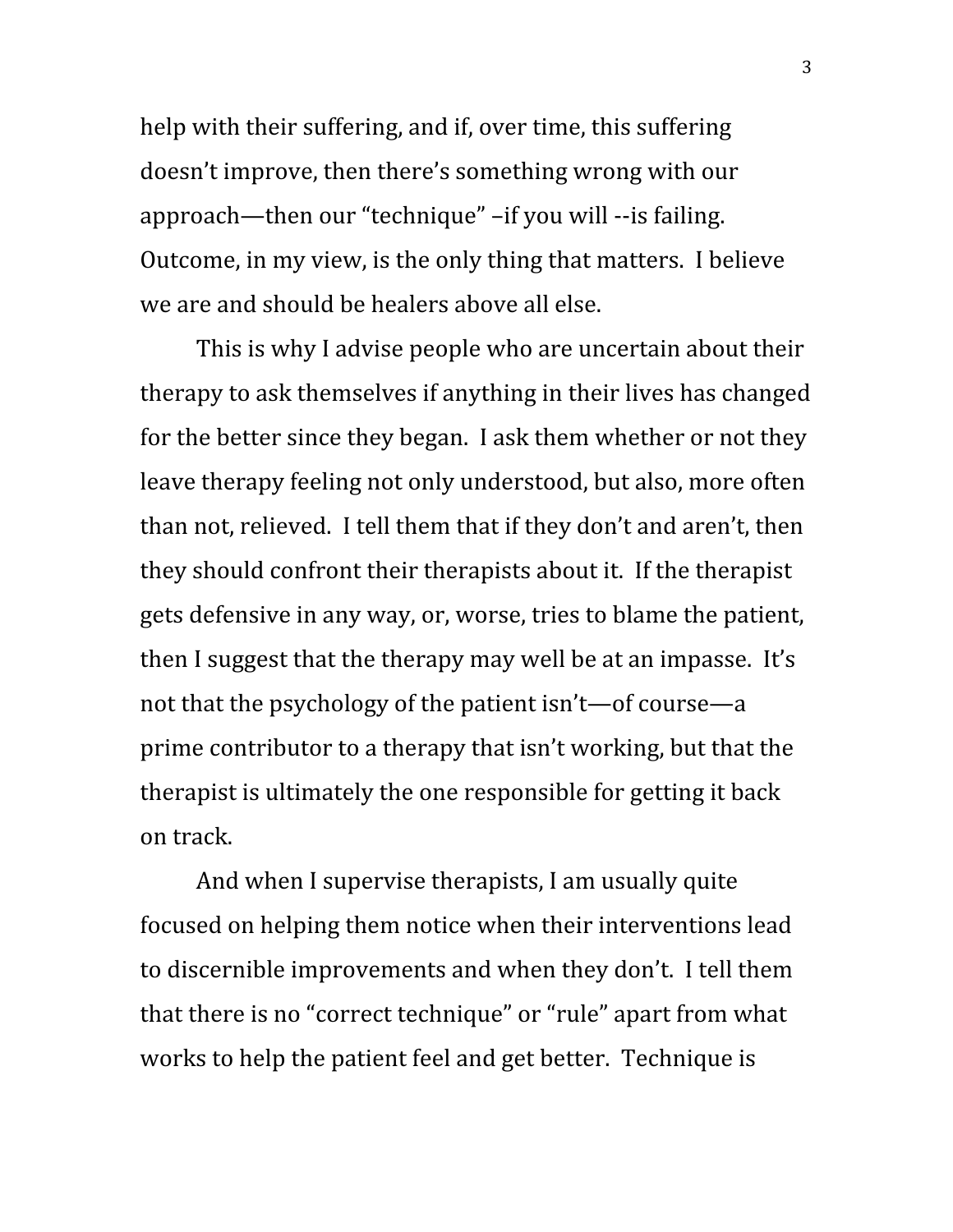entirely patient-specific. Universal rules of technique are very rare. Generalizations about technique usually have too many exceptions to be useful. One patient improves when the therapist is directive and gives advice; another one improves only when the therapist is quiet and neutral. One patient benefits from the therapist revealing details of his or her own private life; another one stalls or gets worse in response to such disclosures. One patient improves if the therapist talks about the patient's experience of the therapist in the here and now—what we call the "transference"-- while another patient gets more confused and anxious when this occurs. One patient benefits from reconstructions of childhood experiences, while another only improves in response to problem – solving in the present.

The question arises: Can the therapist really reliably decide if the patient is getting better. So, for example, sometimes a patient is getting better but, for some reason idiosyncratic to the patient, needs to deny it. Sometimes, "getting better" might even involve the emergence of more overt forms of suffering. For example, the sign that a patient unable to mourn losses is getting better in therapy might be when the patient starts crying a lot. Or a patient afflicted with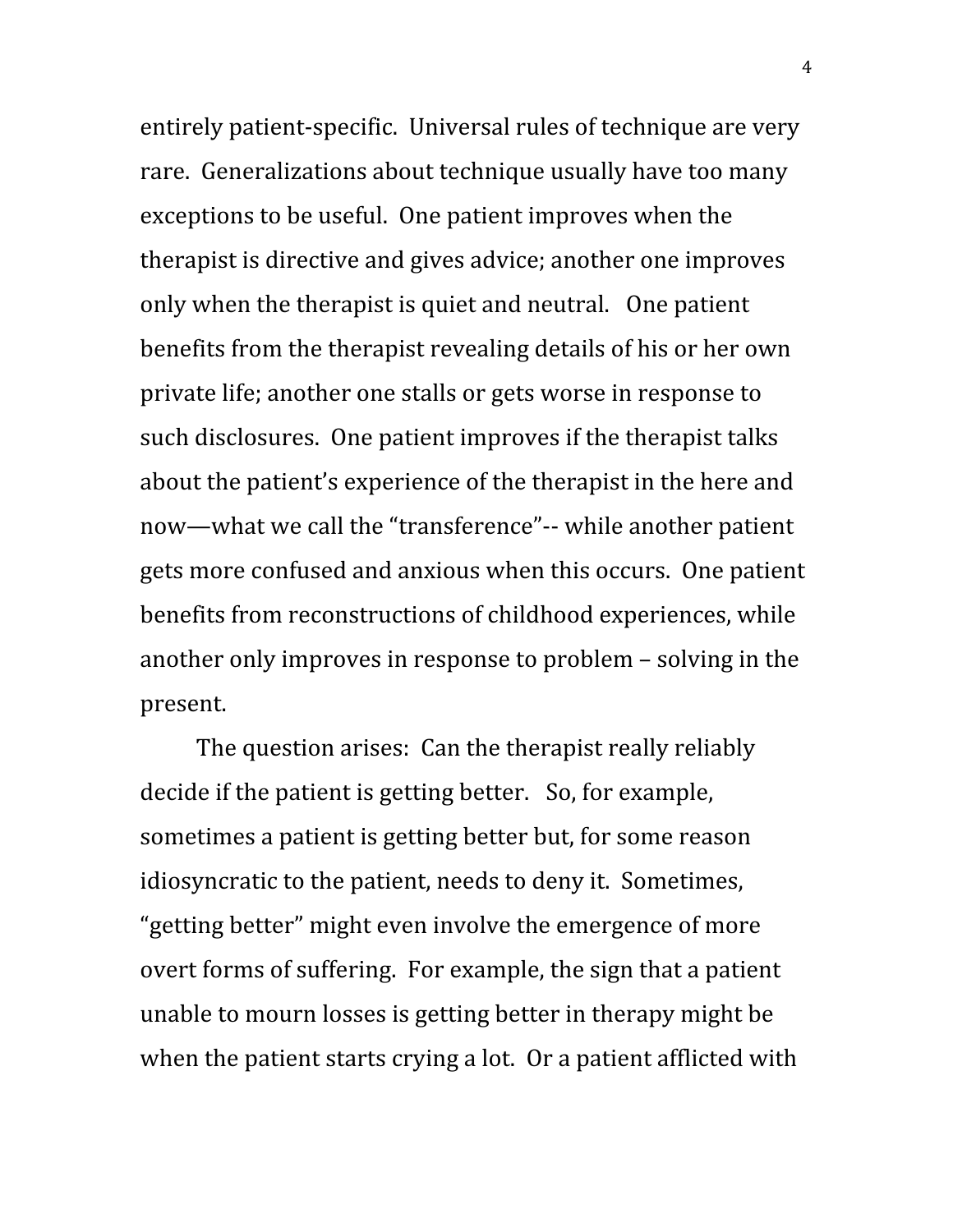a fear of conflict might begin arguing with the therapist in more heated ways. For these patients, their manifest suffering actually represents a step forward.

So, deciding about the degree to which a patient is getting better—and, therefore, whether or not one is on the "right track"-- is not always easy.

Joseph Weiss and the control-mastery group in San Francisco have an interesting take on this problem. They argue that patients test their therapists in various ways. When a therapist passes a test, the patient usually gets less anxious and/or is able to take a developmental step forward—in other words, gets better. If the therapist understands the patient's testing, he or she can tell whether or not the test is passed or failed by closely observing the patient's responses. Does the patient have more access to new feelings? Can the patient retrieve more memories? Can the patient do something that he or she was formerly afraid of doing? Can the patient move forward toward his or her main goals in life? By a ruthless attention to these markers of progress, the therapist in Weiss's model puts therapeutic outcome squarely in the cross – hairs.

I can't imagine what would lead someone to become a psychotherapist other than the wish to help and heal others.